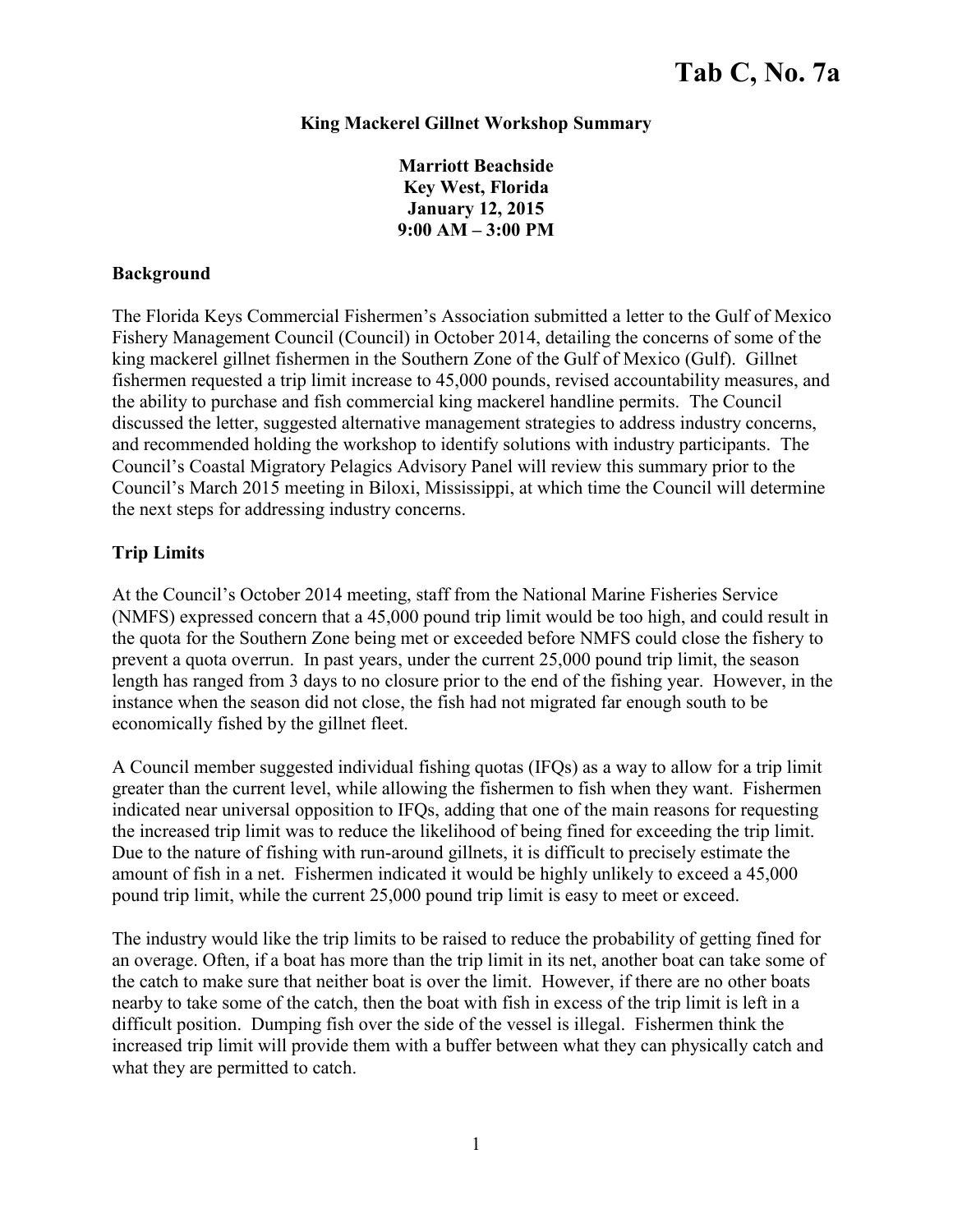The gillnet fleet practices a degree of "self-policing" in that the pilots who direct the fishing vessels to the fish help to monitor and estimate landings as boats retrieve nets. Once the quota is thought to be met, the pilots notify the fishermen and fishing ceases. This practice has been in place for the last two fishing seasons (2013 and 2014). Fishermen think this practice is critical to the fishery, since it can take a few days for NMFS to close the fishery if the quota is met or projected to be met. By "self-policing", the fishermen can take action to close the fishery ahead of the same notice from NMFS, thereby avoiding exceeding the quota.

Fishermen proposed new accountability measures (AMs) to accompany any increase in trip limits to eliminate any incentive for exceeding the trip limit. The new AMs would reduce the current year's quota, and the following year's quota, by the amount of any overage. A working example is shown below:

| Trip Limit:                    | $45,000$ lbs                              |
|--------------------------------|-------------------------------------------|
| 2014 & 2015 Quotas:            | 500,000 lbs                               |
| Landed catch from a 2014 trip: | 52,000 lbs $(7,000$ lbs over trip limit)  |
| Revised 2014 Quota:            | 500,000 lbs $- 7,000$ lbs $= 493,000$ lbs |
| Revised 2015 Quota:            | 500,000 lbs $- 7,000$ lbs $= 493,000$ lbs |

Fishermen want to be certain that no profit could be gained by exceeding the quota. In addition to the payback provision illustrated above, the fishermen expressed a desire to have any quota underages added to the following year's quota. Staff noted that the ACL cannot be exceeded without triggering AMs. To allow for underages to be added to the following year's quota, the quota would need to be set below the ACL (use of an annual catch target (ACT) is one method), thereby building in a buffer between the ACL and the year's allotted quota. Any underage to be added, when combined with the following year's quota, could not exceed that successive year's ACL.

Staff suggested adding a 10% buffer to the current trip limit of 25,000 pounds. It was questioned whether a buffer would help avoid fines or simply raise the trip limit by 10%. The same was said about instituting a 5,000 pound "grace allotment" over the trip limit. Landings in runaround king mackerel gillnets can be estimated within a few thousand pounds; however, more precise estimates are not feasible, especially when the net is in the water. Most fishermen think a larger increase in the trip limit is needed to prevent fines. Some fishermen, however, think that increasing the trip limit is not the answer. They equate raising the trip limit to avoid fines to raising the speed limit to avoid speeding tickets. This smaller group of fishermen think that the fines need to be higher to discourage getting close to the trip limit, and that fishermen need to be more proactive about distributing large catches across other boats to stay under the trip limit.

Some fishermen suggested that a 35,000 pound trip limit would constitute a compromise between the current and requested trip limits. The fishermen wanted to vote on the favorability of certain trip limit options, to see where they stood as an industry: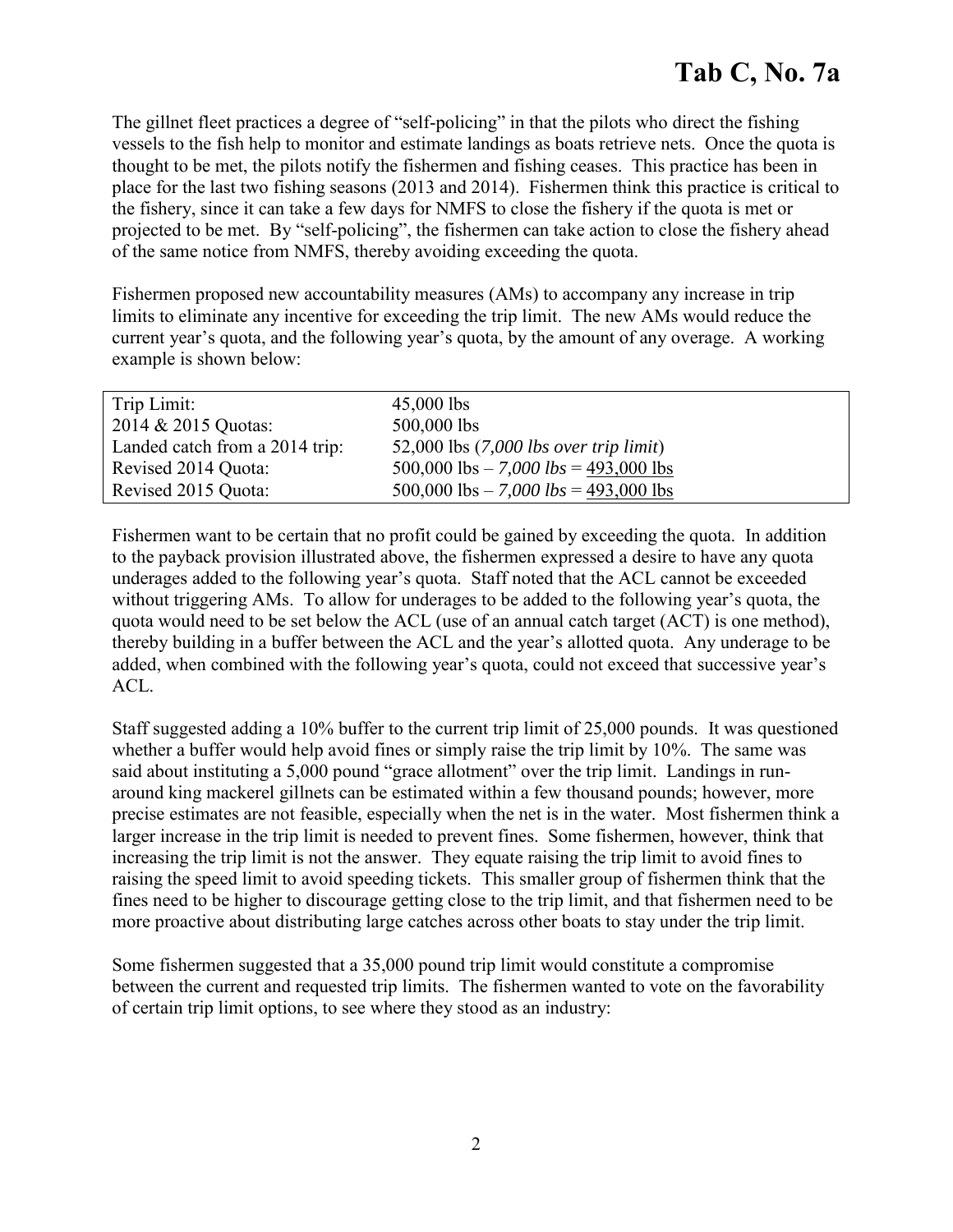|                     | For | Against Abstain |  |
|---------------------|-----|-----------------|--|
| 45,000 vs<br>25,000 |     |                 |  |
| 45,000 vs<br>35,000 |     |                 |  |
| 35,000 vs<br>25,000 | 12  |                 |  |

## **Comparison of Trip Limit Options**

The vote indicated that fishermen would favor a 45,000 pound trip limit over a 25,000 or 35,000 pound trip limit, but would still prefer a 35,000 pound trip limit over the current trip limit if an increase to 45,000 pounds was not an option.

### **Gear Modifications**

Staff asked fishermen if smaller nets would help prevent trip limit overages. Fishermen replied that the fish can sometimes get strung out over large areas, requiring larger nets to encircle and catch the fish. Shorter nets would limit the ability to get ahead of and around the fish. Additionally, a large amount of fish can be landed in a short length of net, making shorter nets a less-ideal solution. Reducing the cork line to allow the net to sink when an approximate poundage of fish is caught was suggested; however, allowing the net to sink, especially over hard-bottom, can foul the net and result in lost gear and fish.

#### **Other Considerations**

Fishermen want to see those permits with no gillnet landings to have their gillnet endorsements revoked. This was an alternative in CMP Amendment 20A (implemented July 2014), and was considered but rejected.

Fishermen supported creating a system whereby a fisherman suspecting themselves of being over the trip limit could call a NMFS port agent prior to landing their catch. The port agent would meet the fisherman at the dock and, if the fisherman was in fact over the trip limit, he would not be fined, and the amount of catch over the trip limit would be excluded from his sale profits. Any profits from the sale of the landed fish over the trip limit would then be given to the proper authorities to donate to charity.

Fishermen suggested a three-strike system for violations for exceeding the bag limit. Such a system would temporarily revoke an offending fisherman's gillnet endorsement for a period of one year if the requested 45,000 pound trip limit is exceeded. If exceeded a second time, the endorsement would be revoked for a longer period of time. If exceeded a third time, the gillnet endorsement would be permanently revoked.

Fishermen wanted the individual whose name was on the gillnet endorsement to be required to be on board the boat when the boat is gillnet fishing for king mackerel. This was supported by some fishermen to make permit holders more accountable for making sure their boats did not exceed the trip limit. Such a provision would be difficult for those fishermen who hold multiple